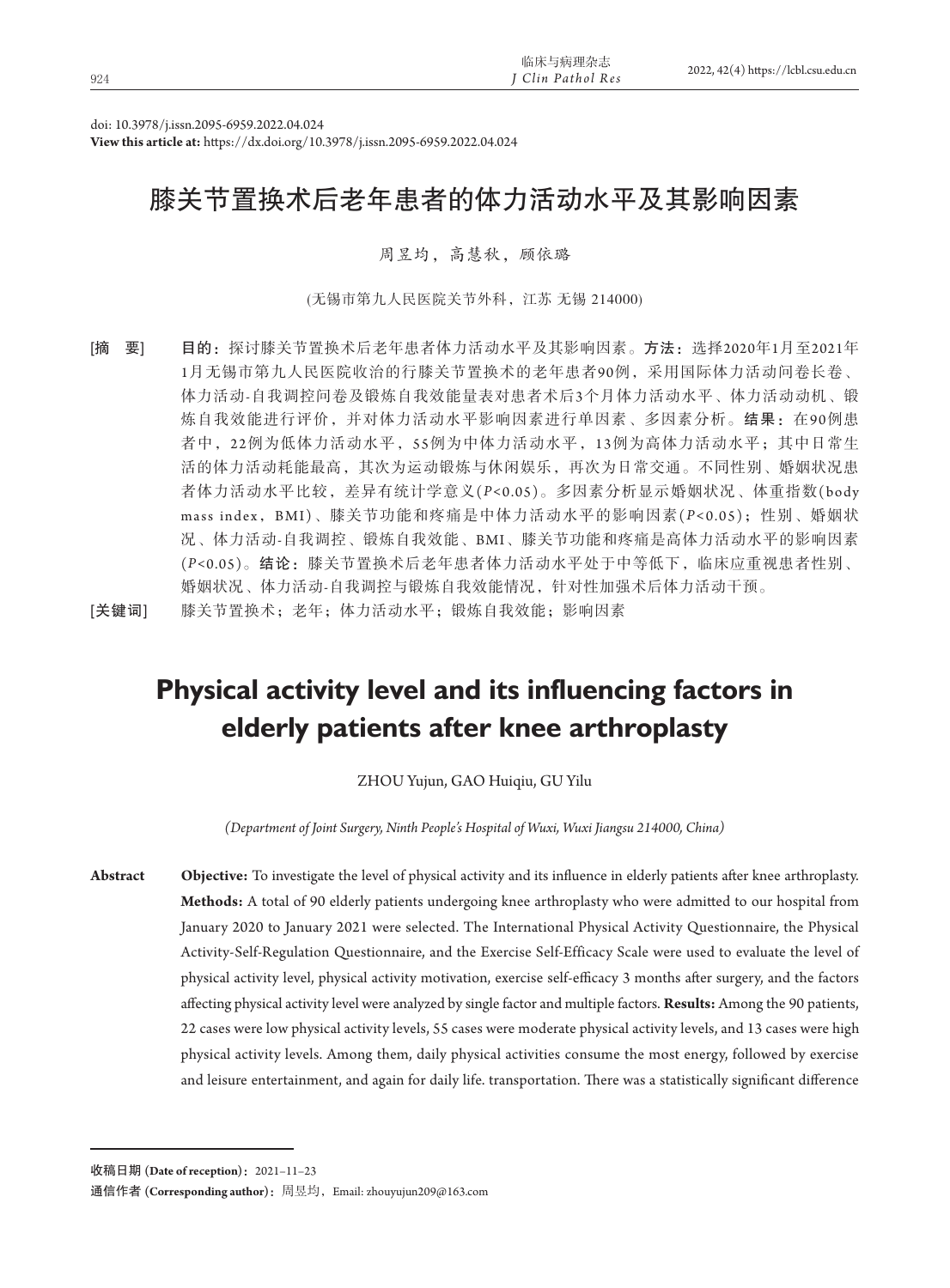in the physical activity level of patients with different genders and marital status (*P<*0.05). Multivariate analysis showed that marital status, body mass index (BMI), knee function and pain were associated with moderate physical activity levels Influencing factors (*P*<0.05); gender, marital status, physical activity-self-regulation, exercise self-efficacy, BMI, knee function and pain were the influencing factors of high physical activity level (*P<*0.05). **Conclusion:** The physical activity level of elderly patients after knee arthroplasty is moderately low. Clinically, attention should be paid to the patient's gender, marital status, physical activity-self-regulation and exercise self-efficacy, and postoperative physical activity intervention should be strengthened.

**Keywords** knee arthroplasty; elderly; physical activity level; exercise self-efficacy; influencing factors

全膝关节置换术是目前临床治疗膝骨关节病 的有效措施,老年人群是膝骨关节疾病的主要患病 人群[1]。随着目前我国人口老龄化进程的加快,相 关调查结果[2-3]显示:截至2030年每年全髋关节置 换术患者的增加数约为350万。人体能量消耗的重 要方式主要为体力活动,包括日常生活活动及功能 锻炼[4]。虽然大部分患者在膝关节置换术后,疼痛 及膝关节功能得到显著改善,但体力活动水平并未 明显提升[5]。研究[6]显示: 约72.7%的全膝关节置换 术患者在术后5~10年内,体力活动水平相较于术 前并未得到显著改变。术前患者久坐不动是造成膝 关节功能下降的重要因素,且可增加另一侧肢体关 节置换率[7]。而在术后进行有效体力活动能够帮助 其恢复膝关节功能,且体力活动水平较高者术后疼 痛较轻[8-9]。本研究分析膝关节置换术后老年患者 体力活动水平及其影响因素,旨在为此类患者制订 针对性干预措施提供依据。

## 1对象与方法

#### 1**.**1对象

选择2020年1月至2021年1月无锡市第九人民 医院收治的行膝关节置换术的老年患者90例, 其 中男35例,女55例;年龄为60~79(68.29±4.83)岁; 婚姻状况:已婚78例、未婚、离婚或丧偶12例; BMI为19.65~38.41 kg/m<sup>2</sup>;文化程度:初中及以下 25例、高中或中专42例、大专及以上23例;家 庭人均月收入: <1 000元15例、1 000~2 000元 39例、>2 000元36例;居住地:农村38例、城镇52例; 手术部位:左膝44例、右膝46例;膝关节疼痛时 间:<5年25例、5~9年47例、>9年18例;医疗费用 支付方式:医保72例、公费8例、自费10例。

纳入标准: 1)年龄≥60周岁; 2)均经CT、 MRI等影像学检查确诊为膝关节骨性关节炎;3)行 单侧膝关节置换术;4 )患者及家属均签署知情同

意书。排除标准:1)行膝关节翻修手术;2)存在精 神疾病;3)存在视觉、听觉功能障碍;4)合并严重 术后并发症;5 )临床资料不全;6 )干动脉严重损 伤、动脉吻合;7)严重糖尿病。

#### 1**.**2方法

1 )基础资料调查表。内容主要包括性别、年 龄、婚姻状况、文化程度、手术部位、BMI等。 2)体力活动水平调查问卷。采用国际体力活动调查 问卷,其包含体力活动强度、体力活动类型2个部 分。其中体力活动强度包含低等、中等和高等,高 等体力活动指的是各种高强度体力活动≥3 d,且每 周总体力活动水平≥1 500 MET-min/周,或3种强度 的体力活动≥7 d, 且每周总体力活动水平≥3 000 MET-min/周;中等体力活动指的是各高强度体力 活动≥3 d且每日至少活动时间为20 min, 或各类 中等强度/步行活动≥5 d且满足每日至少30 min, 或3种强度体力活动总时间在5 d及以上, 且每周 总体力活动水平≥600 MRT-min/周。低等体力活 动指没有任何体力活动或不满足以上中、高等体 力活动强度标准[10]。3)体力活动-自我调控量表。 评估患者体力活动动机水平,该量表共3个维度, 12个条目,每个条目为1~7分,评分越高则体力活 动动机越高[11]。4)锻炼自我效能量表。评估患者 在面对各种情况下坚持规律锻炼的自信心。该量 表共包含18个条目,每个条目计0~10分,取18个 条目均分为锻炼自我效能得分,总分为0~100分, 评分越高则患者锻炼自我效能越好[12]。5)美国纽 约特种外科医院(Hospital for Special Surgery, HSS) 评分。评估患者膝关节功能,量表总分为100,分 为疼痛、功能、活动范围、屈曲畸形、关节稳定 性、肌力,分数越高则恢复效果越好。6 )视觉模 拟量表(Visual Analogue Scale, VAS)。评估术后疼 痛程度,由0~10 cm刻度代表0~10分的疼痛程度, 0分为无痛,10分为极重度疼痛,分数越高则疼痛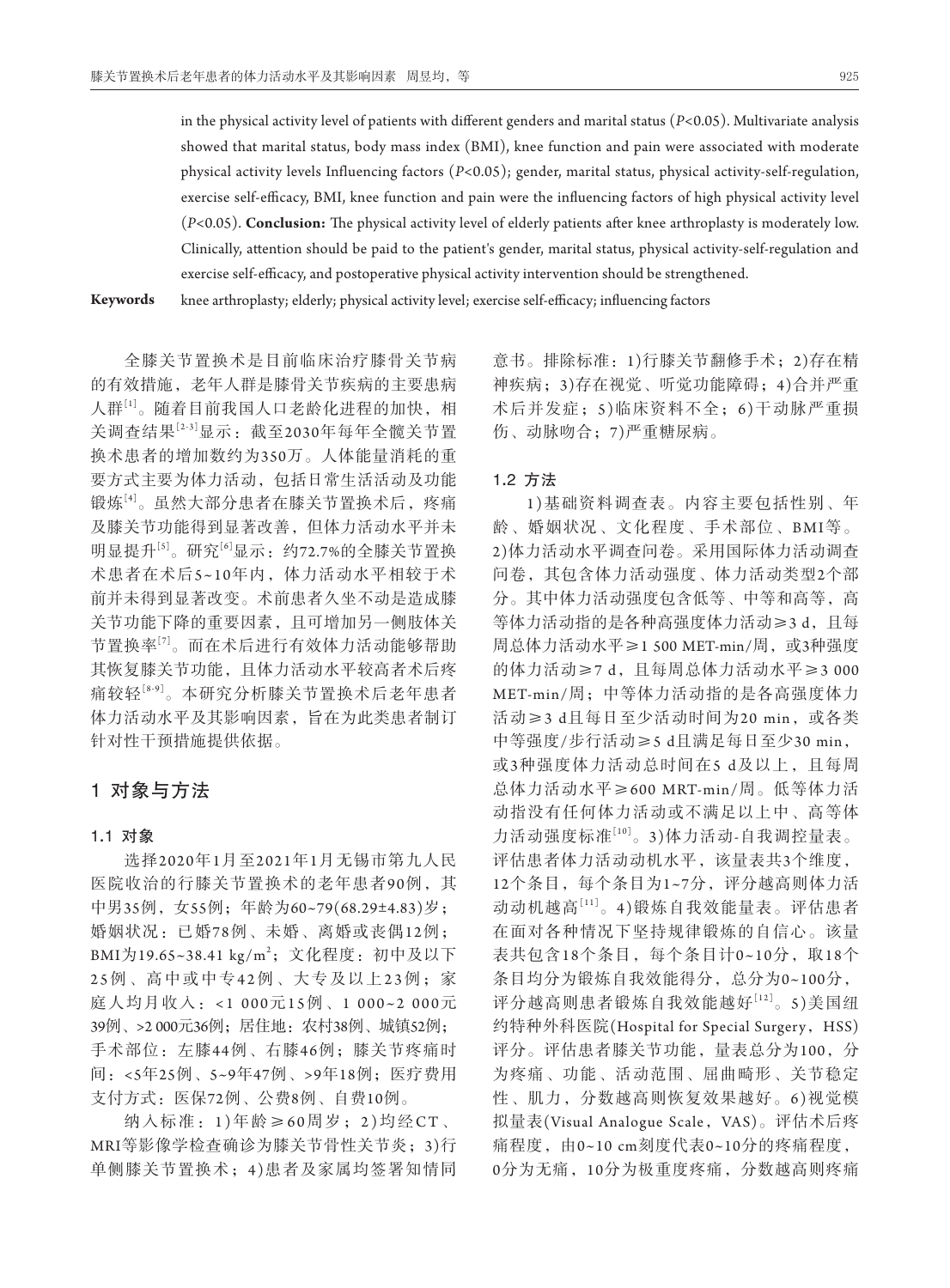越严重。

干预人员在发放调查问卷前均统一接受培 训。采用统一指导用语向患者发放调查问卷,并 向其介绍调查问卷内容等,最后由患者自行填 写。若患者因为文化程度等原因无法自行填写, 则由干预人员根据患者陈述带其填写。共发放调 查问卷93份,回收有效问卷90份,有效回收率为 96.77%。

#### 1**.**3统计学处理

采用SPSS 22.0统计学软件进行数据分析,患 者术后3个月体力活动-自我调控、锻炼自我效能评 分等计量资料采用均数±标准差(*x*±*s*)表示,比较采 用*t*检验;患者术后3个月体力活动水平等计数资料 采用例(%)表示, 比较采用Z检验; 多组均值比较 采用单因素方差分析并进行LSD事后多重比较,多 因素分析采用logistic回归方程分析。*P<*0.05为差异 有统计学意义。

## 2结果

2**.**190 例膝关节置换术患者术后 3 个月体力活动 水平情况

90例患者中,22例为低体力活动水平,55例

#### 表**1 90**例膝关节置换术患者术后**3**个月体力活动水平情况

#### **Table 1 Physical activity level of 90 patients with knee arthroplasty 3 months after operation**

为中体力活动水平,13例为高体力活动水平;其 中日常生活的体力活动耗能最高,其次为运动锻 炼与休闲娱乐,再次为日常交通(表1)。

## 2**.**2不同特征膝关节置换术患者术后 3 个月体力活 动水平比较

不同性别、婚姻状况及BMI患者的体力活动水 平比较,差异有统计学意义(*P<*0.05,表2)。

## 2**.**3不同体力活动水平患者体力活动 **-** 自我调控及 锻炼自我效能比较

高体力活动水平患者体力活动-自我调控评 分、锻炼自我效能评分及HSS评分均高于中体力活 动水平、低体力活动水平患者,高体力活动水平 患者VAS评分低于中体力活动水平、低体力活动水 平患者,差异均有统计学意义(均*P<*0.05,表3)。

## 2**.**490 例膝关节置换术患者体力活动水平多因素 分析

多因素分析显示婚姻状况、BMI、膝关节功能 和疼痛是中体力活动水平的影响因素(*P<*0.05);性 别、婚姻状况、体力活动-自我调控、锻炼自我效 能、BMI、膝关节功能、疼痛是高体力活动水平的 影响因素(*P<*0.05,表4)。

| 项目                          | 最小值/(MET-min·周 <sup>-1</sup> ) | 最大值/(MET-min.周 <sup>-1</sup> ) | 体力活动水平/(MET-min.周 <sup>-1</sup> ) |
|-----------------------------|--------------------------------|--------------------------------|-----------------------------------|
| 体力活动强度                      |                                |                                |                                   |
| 低 $(n=22)$                  | $\boldsymbol{0}$               | 1929                           | 531 (401, 998)                    |
| $\#(n=55)$                  | $\mathbf{0}$                   | 3810                           | 835 (351, 1641)                   |
| 高 $(n=13)$                  | $\mathbf{0}$                   | 2795                           | 113(0, 229)                       |
| 总体(n=90)                    | 245                            | 5 0 7 1                        | 1864 (1217, 2615)                 |
| 体力活动类型                      |                                |                                |                                   |
| 日常工作                        | $\mathbf{0}$                   | 1913                           | 0(0, 0)                           |
| 日常交通                        | $\mathbf{0}$                   | 2 5 0 6                        | 271 (95, 468)                     |
| 运动锻炼与休闲娱乐                   | $\mathbf{0}$                   | 3 3 8 2                        | 338 (135, 569)                    |
| 日常生活                        | $\mathbf{0}$                   | 3917                           | 771 (263, 1299)                   |
| 静坐时间/(min.周 <sup>-1</sup> ) | 65                             | 550                            | 305 (231, 374)                    |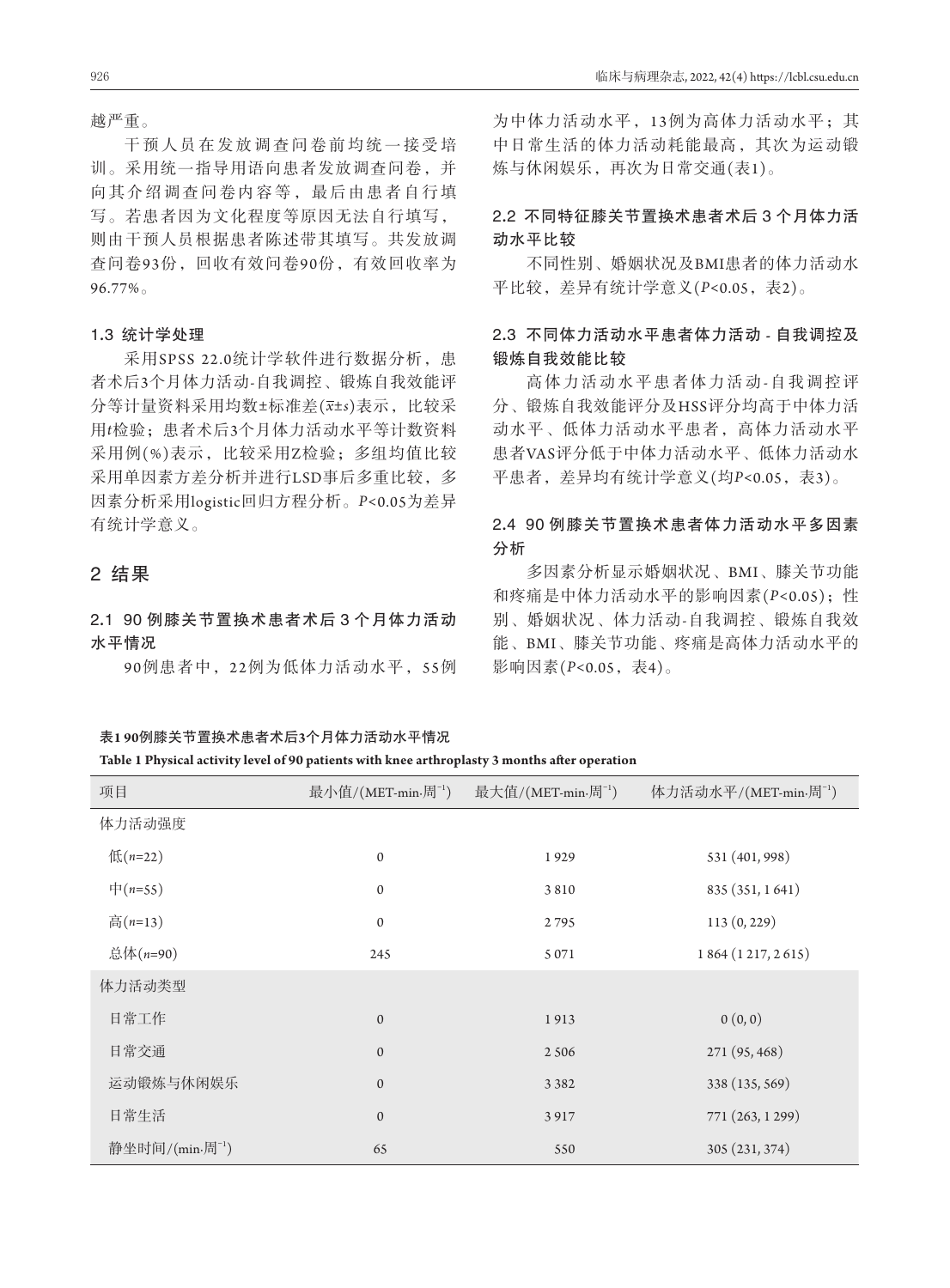| Table 2 Comparison of physical activity levels of patients with different characteristics of knee arthroplasty at 3 months after |  |
|----------------------------------------------------------------------------------------------------------------------------------|--|
| surgery                                                                                                                          |  |

| o<br>$\overline{\phantom{a}}$<br>项目 | $\,n$  | 低体力活动水平/<br>中活动体力水平/<br>高活动体力水平/<br>[例(%)]<br>[例(%)]<br>[例(%)] |            | $\boldsymbol{Z}$ | $\cal P$ |         |
|-------------------------------------|--------|----------------------------------------------------------------|------------|------------------|----------|---------|
| 性别                                  |        |                                                                |            |                  | 7.309    | 0.026   |
| 男                                   | 35     | 6(17.14)                                                       | 18(51.43)  | 11(31.43)        |          |         |
| 女                                   | 55     | 13 (23.64)                                                     | 37(67.27)  | 5(9.09)          |          |         |
| 年龄/岁                                |        |                                                                |            |                  | 0.744    | 0.689   |
| $60 - 70$                           | 51     | 9(17.65)                                                       | 29(56.86)  | 13 (25.49)       |          |         |
| $71 - 80$                           | 39     | 8(20.51)                                                       | 24(61.54)  | 7(17.95)         |          |         |
| 婚姻状况                                |        |                                                                |            |                  | 6.596    | 0.037   |
| 已婚                                  | $78\,$ | 10(12.82)                                                      | 50(64.10)  | 18 (23.08)       |          |         |
| 未婚、离婚或丧偶                            | 12     | 5(41.67)                                                       | 6(50.00)   | 1(8.33)          |          |         |
| 文化程度                                |        |                                                                |            |                  | 0.179    | 0.996   |
| 初中及以下                               | $25\,$ | 5(20.00)                                                       | 16(64.00)  | 4(16.00)         |          |         |
| 高中或中专                               | 42     | 9(21.43)                                                       | 26(61.90)  | 7(16.67)         |          |         |
| 大专及以上                               | $23\,$ | 5(21.74)                                                       | 15(65.22)  | 3(13.04)         |          |         |
| 家庭人均月收入/元                           |        |                                                                |            |                  | 0.110    | 0.999   |
| $<\!1\,000$                         | 15     | 3(20.00)                                                       | 10(66.67)  | 2(13.33)         |          |         |
| $1000 - 2000$                       | 39     | 7(17.95)                                                       | 27(69.23)  | 5(12.82)         |          |         |
| >2000                               | 36     | 7(19.44)                                                       | 25(69.44)  | 4(11.11)         |          |         |
| 居住地                                 |        |                                                                |            |                  | 0.030    | 0.985   |
| 城镇                                  | 38     | 9(23.68)                                                       | 22 (57.89) | 7(18.42)         |          |         |
| 农村                                  | 52     | 12(23.08)                                                      | 31(59.62)  | 9(17.31)         |          |         |
| 手术部位                                |        |                                                                |            |                  | 0.135    | 0.935   |
| 左膝                                  | 44     | 9(20.45)                                                       | 23(52.27)  | 12(27.27)        |          |         |
| 右膝                                  | 46     | 10(21.74)                                                      | 25 (54.35) | 11(23.91)        |          |         |
| 膝关节疼痛时间/年                           |        |                                                                |            |                  |          |         |
| < 5                                 | $25\,$ | 6(24.00)                                                       | 17(68.00)  | 2(8.00)          |          |         |
| $5 - 9$                             | 47     | 13(27.66)                                                      | 30(63.83)  | 4(8.51)          | 0.305    | 0.989   |
| $>9$                                | $18\,$ | 5(27.78)                                                       | 11(61.11)  | 2(11.11)         |          |         |
| 医疗费用支付方式                            |        |                                                                |            |                  | 1.564    | 0.815   |
| 医保                                  | 72     | 18 (25.00)                                                     | 45(62.50)  | 9(12.50)         |          |         |
| 公费                                  | 8      | 1(12.50)                                                       | 5(62.50)   | 2(25.00)         |          |         |
| 自费                                  | $10\,$ | 2(20.00)                                                       | 6(60.00)   | 2(20.00)         |          |         |
| $BMI/(kg·m^{-2})$                   |        |                                                                |            |                  | 16.056   | < 0.001 |
| 正常(18.50~24.99)                     | 33     | 6(18.18)                                                       | 17(51.52)  | 10(30.30)        |          |         |
| 超重(25.00~29.99)                     | 31     | 10(32.26)                                                      | 15 (48.39) | 6(19.35)         |          |         |
| 肥胖(30.00~39.99)                     | $26\,$ | 17(65.38)                                                      | 8(30.77)   | 1(3.85)          |          |         |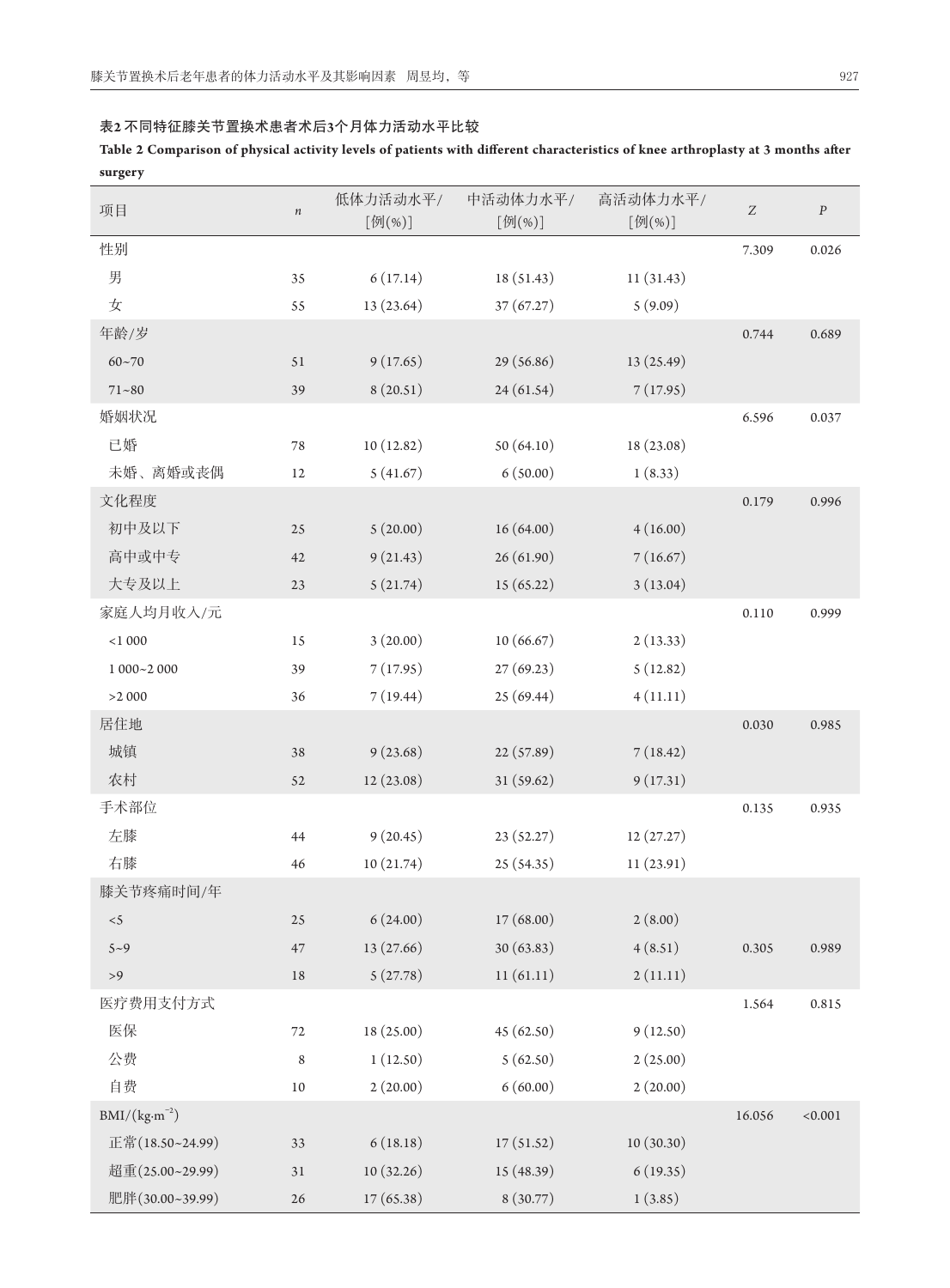|  | 表3 不同体力活动水平患者体力活动-自我调控、锻炼自我效能、比较 |  |  |
|--|----------------------------------|--|--|
|--|----------------------------------|--|--|

**Table 3 Physical activity of patients with different levels of physical activity-self-regulation, exercise self-efficacy, comparison**

| 组别             | $\it n$ | 体力活动-自我调控评分      | 锻炼自我效能评分         | HSS评分            | VAS评分           |
|----------------|---------|------------------|------------------|------------------|-----------------|
| 低体力活动水平        | 22      | $45.97 \pm 6.72$ | $43.61 \pm 7.69$ | $80.63 \pm 7.33$ | $3.21 \pm 0.63$ |
| 中体力活动水平        | 55      | $49.72 \pm 8.11$ | $45.83 \pm 7.15$ | $82.08 \pm 6.93$ | $2.57 \pm 0.51$ |
| 高活动体力水平        | 13      | $56.02 \pm 8.47$ | $54.62 \pm 8.27$ | $87.52 \pm 6.77$ | $1.52 \pm 0.39$ |
| $\overline{F}$ |         | 6.697            | 9.608            | 4.218            | 41.948          |
| P              |         | 0.002            | < 0.001          | 0.018            | < 0.001         |

#### 表**4 90**例膝关节置换术患者体力活动水平多因素分析

**Table 4 Multivariate analysis of physical activity level of 90 patients undergoing knee arthroplasty**

| 自变量       | 中体力活动水平  |                  |           | 高体力活动水平         |           |                  |           |                  |
|-----------|----------|------------------|-----------|-----------------|-----------|------------------|-----------|------------------|
|           | $\beta$  | $\boldsymbol{P}$ | <b>OR</b> | 95%CI           | β         | $\boldsymbol{P}$ | <b>OR</b> | 95%CI            |
| 常数项       | $-3.187$ | 0.073            |           |                 | $-14.259$ | < 0.001          |           |                  |
| 性别        | 0.105    | 0.061            | 1.122     | $0.437 - 2.824$ | 1.375     | 0.028            | 3.815     | $1.092 - 13.015$ |
| 婚姻状况      | 0.972    | 0.031            | 2.715     | $1.084 - 6.492$ | 1.715     | 0.033            | 5.531     | $1.102 - 25.336$ |
| 体力活动-自我调控 | 0.093    | 0.307            | 1.015     | $0.957 - 1.102$ | 0.133     | 0.001            | 1.352     | $1.061 - 1.284$  |
| 锻炼自我效能    | 0.066    | 0.073            | 1.084     | $0.103 - 1.145$ | 0.128     | 0.001            | 1.276     | $1.058 - 1.229$  |
| BMI       | 0.969    | 0.033            | 2.785     | $1.079 - 7.284$ | 1.684     | 0.021            | 6.584     | $1.133 - 27.871$ |
| 膝关节功能     | 1.976    | 0.028            | 2.823     | $1.131 - 8.632$ | 1.701     | 0.024            | 6.622     | $1.152 - 32.51$  |
| 疼痛        | 0.935    | 0.041            | 2.741     | $1.095 - 6.967$ | 1.952     | 0.015            | 7.624     | $1.215 - 38.124$ |

## 3讨论

膝关节置换术后患者进行积极体力活动能 够帮助恢复膝关节功能,但患者术后体力活动普 遍不足。本研究结果显示:在90例患者中,22例 为低体力活动水平,55例为中体力活动水平,仅 1 3例为高体力活动水平。中、低体力活动水平占 85.56%。可见老年膝关节置换术患者术后体力活 动水平普遍较低。Hawke等[13]的研究结果显示: 干 预人员通过对患者实施个性化家庭康复计划及监 督,可有效提升其身体活动水平,且患者在群体 环境中体验的社会支持能够显著提升其动机、信 息及自我效能感,最终改善其体力活动水平。因 此为患者提供个体及团体锻炼计划并实施有效监 督具有重要意义。在体力活动类型中,患者日常 生活的耗能最高,分析其原因主要为女性是膝关 节骨性关节炎的主要人群,而我国传统观念及生 活模式中,女性做家务较多,因此体能消耗于日 常生活活动中[14]。本研究结果显示患者静坐时间 达550 min/周, 其原因主要为患者由于术前长期疼 痛,因此逐渐养成久坐不动的生活习惯,因此术 后难以在短期内调整。体力活动能够帮助患者更 好地回归家庭,促进参与社会活动,从而帮助其 提升生活质量。临床需给予患者术后有效干预措 施,以纠正患者不良生活习惯,促进养成体力活 动的习惯。

本研究多因素分析结果显示:婚姻状况是中、 高体力活动水平的影响因素,且性别是高体力活动 水平的影响因素(P<0.05)。Gay等[15]研究发现: 体 力活动水平与性别相关,男性总体活动水平较女性 更高。分析其原因主要为:在性别上,男性和女性 在高等体力活动水平上存在明显不同,男性相较于 女性更倾向于进行高等体力活动[16]。男性生理结 构相较于女性有差异,男性肌肉力量更发达,因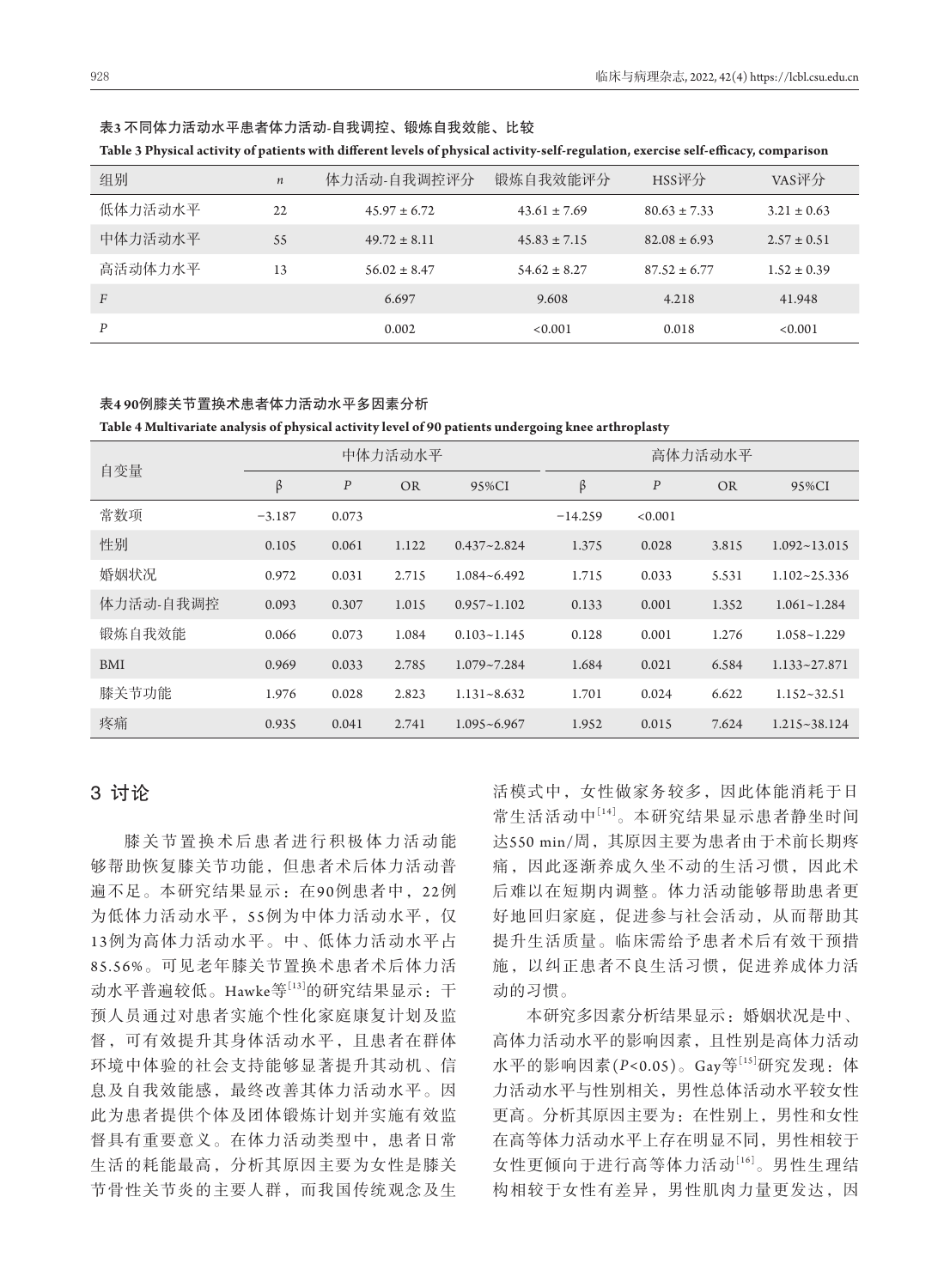此在术后身体功能受限情况下也能够耐受体力活 动,且男性偏向于重体力活动。所以干预人员在 为患者制订具体计划时,需掌握和分析不同患者 的认知等,从而尽可能减少性别因素对体力活动 锻炼造成的影响[17]。有配偶的患者相较于无配偶 者更可能实施中高度体力活动,原因主要为有配 偶者能够得到较高社会支持,且自身家庭环境稳 定,可提升体力活动参与度,而无配偶者主要会 与子女相处,难以得到长时间陪伴,因此其体力 活动参与度不高。因此干预人员应给予无配偶患 者较多支持和帮助,指导其家属多给予患者家庭 支持,与其一同进行体力活动锻炼[18]。

本研究结果显示:高体力活动水平患者体力 活 动-自我调控评分、锻炼自我效能评分均高于 中体力活动水平、低体力活动水平(*P <*0.05)。且 体力活动-自我调控、锻炼自我效能是高体力活 动水平的影响因素(P<0.05)。这与Limnell等<sup>[19]</sup> 的研究结果一致,表明患者体力活动动机越高, 则其越愿意进行高等体力活动。分析其原因主要 为:体力活动动机是患者实施体力活动的动力, 能够维持其体力活动行为。患者的锻炼自我效能 越高,其更会调整自身行为,并积极实施术后功 能锻炼。干预人员可通过充分激励患者,从而提 升其内驱动力,使其减少静坐时间,完成每日运 动锻炼计划。患者在术后会因为疼痛而出现对运 动锻炼的恐惧,且通常需要较长时间锻炼才能恢 复关节功能,而较高的自我效能水平可帮助其提 升日常活动能力,促进身体功能改善。干预人员 在对患者实施健康宣教时,应强化患者锻炼的信 心和意志[20]。本研究发现BMI是中、高体力活动 水平的影响因素(*P <*0.05)。分析其原因主要为: BMI越高的肥胖患者,其上下楼梯等活动的困难度 也越高,且由于肥胖会增加患者术后疼痛,因此 对于体力活动水平亦会造成影响。此外,后方软 组织挤压会增加对肥胖患者术后膝关节活动度的 限制,从而影响其日常体力活动锻炼。本研究结 果显示膝关节功能和疼痛是中、高体力活动水平 的影响因素(*P<*0.05)。分析其原因主要为:患者术 后膝关节功能恢复情况及疼痛程度可直接影响其 体力活动状况,膝关节功能恢复较好者、疼痛程 度较轻者,其体力活动倾向更多,自我效能水平 更高,能够克服由于疼痛造成的运动恐惧,促进 其机体更好恢复。

综上,老年膝关节置换术后患者体力活动水 平较差,临床应重视患者性别、婚姻状况、体力 活动-自我调控与锻炼自我效能情况,针对性加强

#### 参考文献

- 1. Jørgensen CC, Gromov K, Petersen PB, et al. Influence of day of surgery and prediction of LOS >2 days after fast-track hip and knee replacement[ J]. Acta Orthop, 2021, 92(2): 170-175.
- 2. 付婷, 史达, 柴惠斌, 等. 膝骨关节炎患者全膝关节置换术后关节 功能的影响因素分析[J]. 海南医学, 2019, 30(24): 3197-3199. FU Ting, SHI Da, CHAI Huibin, et al. Analysis of influencing factors of joint function after total knee arthroplasty in patients with knee osteoarthritis[ J]. Hainan Medical Journal, 2019, 30(24): 3197-3199.
- 3. 李晨菲, 贺玲, 黄幼玲, 等. 全膝关节置换术患者疼痛灾难化及影 响因素调查[ J]. 护理学杂志, 2020, 35(23): 22-24, 38. LI Chenfei, HE Ling, HUANG Youling, et al. Investigation on pain disaster and influencing factors in patients undergoing total knee arthroplasty[ J]. Journal of Nursing Science, 2020, 35(23): 22-24, 38.
- 4. Günsche JL, Pilz V, Hanstein T, et al. The variation of arthroplasty procedures in the OECD Countries: analysis of possible influencing factors by linear regression<sup>[J]</sup>. Orthop Rev (Pavia), 2020, 12(3): 8526.
- 5. Smith S, Alvand A, Locock L, et al. Partial or total knee replacement? Identifying patients' information needs on knee replacement surgery: a qualitative study to inform a decision aid[ J]. Qual Life Res, 2020, 29(4): 999-1011.
- 6. 杨翰, 曹国瑞, 裴福兴, 等. 加速康复流程下人工全膝关节置换术 后留置尿管的危险因素分析[J]. 中国修复重建外科杂志, 2020, 34(3): 357-361.

 YANG Han, CAO Guorui, PEI Fuxing, et al. Analysis of risk factors of indwelling catheter after total knee arthroplasty under accelerated rehabilitation process[ J]. Chinese Journal of Reparative and Reconstructive Surgery, 2020, 34(3): 357-361.

- 7. 张丽, 高丽, 金侠, 等. 不同心理状态对骨关节炎患者行全膝关节 置换术的影响因素[ J]. 河北医药, 2020, 42(6): 910-913. ZHANG Li, GAO Li, JIN Xia, et al. Influencing factors of different psychological states on total knee arthroplasty in patients with osteoarthritis[ J]. Hebei Medical Journal, 2020, 42(6): 910-913.
- 8. Klasan A, Magill P, Frampton C, et al. Factors predicting repeat revision and outcome after aseptic revision total knee arthroplasty: results from the New Zealand Joint Registry[ J]. Knee Surg Sports Traumatol Arthrosc, 2021, 29(2): 579-585.
- 9. Gould D, Dowsey M, Jo I, et al. Patient-related risk factors for unplanned 30-day readmission following total knee arthroplasty: a narrative literature review[J]. ANZ J Surg, 2020, 90(7-8): 1253-1258.
- 10. 张明, 周殿阁. 全膝关节置换术中度屈曲不稳定的影响因素[ J]. 生物骨科材料与临床研究, 2019, 16(5): 64-66.